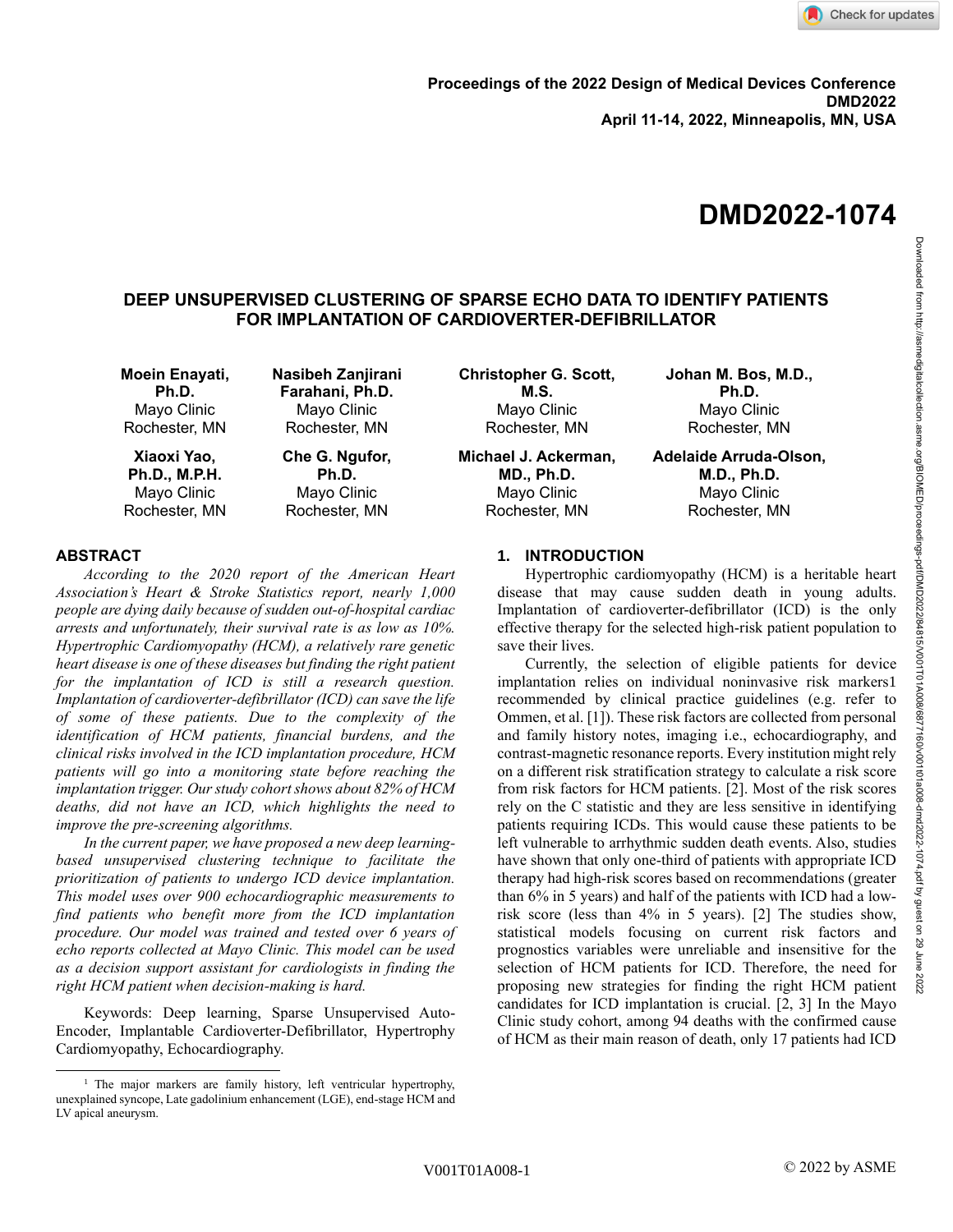(18%) which shows the need for the development of better models.

Focusing on non-traditional models for HCM patients was seen in many recent publications. Authors have used machine learning models to identify hypertrophic cardiomyopathy patients from EHR billing codes and echo reports features. [4, 5]. In another study, magnetic resonance imaging reports were used for developing a natural language processing-based model for the identification of these patients[6]. The recent studies are suggesting deep analysis of the large dataset of HCM patients such as their echocardiography reports to reveal the hidden relationships between different measurements to address the cavities in current clinical decision-making processes.[7] Deep learning methods on HCM related studies have focused on ECG signals [8]. However, none of these prior studies has proposed a model for finding the right candidate for ICD from imaging reports. $[1, 9]$ 

In this work, we have focused on Mayo Clinic's longitudinal echocardiographic reports, one of the most complete data sources of HCM patients. This data source has hundreds of measurements with minor to strong linear or nonlinear correlations. The current echo dataset is very sparse, as the sonographer might fill in certain measurements and leave the rest unfilled, based on the manifestation of diseases. [4] To overcome limitations imposed due to the data sparsity, traditional techniques such as K-means and Density-Based Spatial Clustering of Applications with Noise (DBScan) were utilized in the literature, as two of the most popular clustering algorithms in unsupervised machine learning. On the other hand, deep learning has shown promising results in the clinical setting, including medical imaging data sources.[10] and was used in this work.

# **2. MATERIALS AND METHODS**

#### **2.1 Dataset**

We have a total of 14,641 echo reports for 5,892 patients in our dataset being acquired from 2014 to 2019. These patients had an average age of 58  $\pm$ 15 years old and were 62% male. 4,982 of these patients (85% of patients with 11,339 echo reports) had no ICD. From 1,145 patients with ICD, 238 patients' records were excluded as their implant date was not available. As for the remaining 524 patients with ICD, we had a total of 1,092 echo reports that were acquired before the ICD date implantation. The total number of echoes after exclusion was 2,210 reports.

#### **2.2 Data Preprocessing**

Overall, 12,431 echoes from 4,744 patients were selected for cleaning and preprocessing. From the available 927 echo measurements, 447 echo measurements for the selected patients were completely null and were removed. 56 columns with nonnumeric values were transformed to categorical and 22 columns with variance < 0.05 (mostly constant values) were removed from the dataset, reaching 451 variables.

Data was divided into 75% train ( $n= 9323$ ) and 25% test ( $n=$ 3108) and each group of test and train were separately normalized to the [0-1] range. Also, the null values were filled with 0, as the current implementation of autoencoder (based on Keras) does not handle null values.

#### **3. Experiments and Results**

To handle the large number of echo measurements considering their sparsity, we decided to utilize autoencoders to encode the echo information in a limited set of features in the embedded space. These features were then reduced to 2 principal components for the SparsePCA to provide clinicians with a simple visualization and further investigations.

First, the data was trained for autoencoder and resulted in a 32-embedding space. Stacked Sparse Autoencoder (SSAE) was defined as shown in Figure 1. The autoencoder was trained on the training dataset and validated on the test data, for 500 epochs with a batch size of 64. We specifically enabled the sparsity option in the setup configuration to get the best possible results.



**FIGURE 1:** OUR STACKED AUTOENCODER WITH A TOTAL OF 5 HIDDEN LAYERS WAS IMPLEMENTED IN KERAS, AND PYTHON 1.3. THIS AUTOENCODER WAS USED TO REDUCE THE HIGH-DIMENSIONAL ECHO DATA TO 32D EMBEDDED SPACE.

Then the trained autoencoder was used to encode the entire dataset and passed through a SparsePCA for dimensionality to reduce their dimensionality to 2 for visualization purposes. We plotted the points in 2D space using the first two principal components (SparsePCA x1, x2) and color-coded the points. As shown in [FIGURE 2,](#page-1-0) the echo data may be clustered into four main segments (G1, G2, G3, and G4).



<span id="page-1-0"></span>**FIGURE** *2***:** AFTER PASSING THE 32 ENCODED FEATURES TO THE SPARSEPCA THE PATIENT DATA CAME OUT IN FOUR DISTINCT CLUSTERS. IN THIS PAPER WE EXPLORED WHICH CLUSTER BENEFITS MORE FROM ICD DEVICE THERAPY.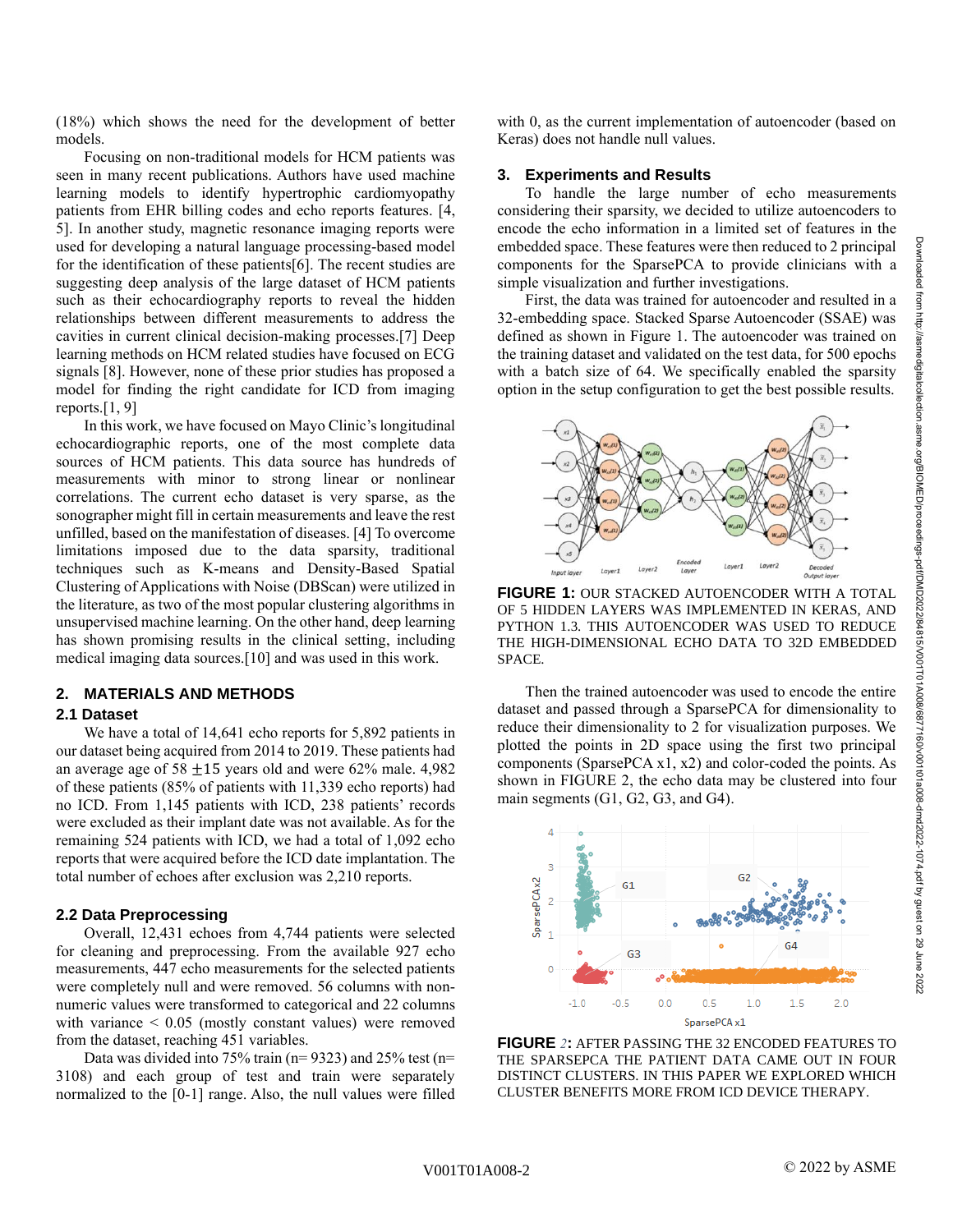We then added two target variables to visually investigate the different responses of each group to the installation of ICD devices. This will create four combinations as shown in Figure 3, which still hold the general theme of initial cluster orientations where the right column shows data for patients who had ICD installed, and the left column indicated patients with no ICD. Similarly, the top row shows the patients who are still alive, whereas the lower row depicts the dead patients.



**FIGURE 3.** INVESTIGATING THE EFFECT OF ICD INSTALLATION (RIGHT VS LEFT COLUMNS), ON THE DEATH OUTCOME OF HCM PATIENTS (UP VS LOWER ROW) FOR EACH OF THE MENTIONED FOUR PATIENT CLUSTERS.

Now by comparing the subplots on the right columns, we can see what ratio of the patients with or without ICD have died. In fact, we can compare each cluster group (G1-4) and compute the death-ratio for each cluster and compare these rates between patients with and without ICD, to investigate which cluster group has taken more advantage of the ICD installation. We have computed these death-ratios as provided in Table I.

**TABLE I:** EFFECT OF ICD THERAPY ON HCM PATIENTS' DEATH RATIO. G4 HAS THE MOST REDUCTION IN DEATH.

| <b>Cluster</b> | <b>Without ICD</b> | With ICD |
|----------------|--------------------|----------|
| G1             | 19.0%              | 20.4%    |
| G <sub>2</sub> | $6.3\%$            | $10.5\%$ |
| G3             | $10.1\%$           | $4.3\%$  |
| G4             | 3.3%               | $0.4\%$  |

Based on the values in Table I, while installing ICD has no significant effect on the death rate of patients in group 1, it clearly has reduced the death rate in groups 3 and 4 (to 42% and 12% of the original rates). At the same time, group 2 has a notable increase in the death rate after ICD implantation, which opens a question about the necessity of ICD for such patients, both clinically and financially.

We have also tested a few echo measurements to find the ones that can be used to identify each of these four clusters groups and found a subset of these measurements can provide at least partial clues for clusters G2 and G3 (the ones with best ICD response). Table II depicts the preliminary list of these measurements that we found to be useful in the identification.

**TABLE II:** LIST OF SAMPLE ECHO MEASUREMENTS (WALL SCORES) THAT SHOWED SIGNIFICANT CORRESPONDENCE TO UNSUPERVISED CLUSTERS.

| No. | <b>Measurement Name</b>                           |
|-----|---------------------------------------------------|
| 1   | Basal Left Ventricular Antero-Lateral Wall Score  |
| 2   | Basal Left Ventricular Anterior Septal Wall Score |
| 3   | Basal Left Ventricular Infero-Lateral Wall Score  |
| 4   | Basal Left Ventricular Anterior Wall Score        |
| 5   | Apical Left Ventricular Inferior Wall Score       |
| 6   | Apical Left Ventricular Lateral Wall Score        |
| 7   | Apical Left Ventricular Anterior Wall Score       |
| 8   | Apical Left Ventricular Septal Wall Score         |
|     |                                                   |

Figure 4 provides a sample visualization for one measurement (Basal Left Ventricular Antero-Lateral Wall Score). As shown in this figure, all of the patients in groups 3 and 4 have null values for all the measurements listed above, which needs future investigation.



**FIGURE 4:** SAMPLE ECHO MEASUREMENT WAS USED TO COLOR PATIENT DATA IN ALL FOUR CLUSTERS. THE MEASUREMENT "BASAL LEFT VENTRICULAR ANTERO-LATERAL WALL SCORE" HAS FOUR VALUES INCLUDING NULL. AS SEEN ABOVE, NULL VALUES IN THIS MEASUREMENT CLEARLY CORRESPOND WITH G3 AND G4 CLUSTERS.

## **4. CONCLUSION**

HCM is a genetic disease that could cause sudden cardiac death in young adults. The life of HCM patients with the once untreatable disease now can be saved by implantation of a device named ICD to deliver shocks to patients as needed. The clinical decision for implantation of this device relies on several risk factors that are calculated using mathematical models mainly to identify high-risk patients. The major problem with the longitudinal analysis of echo data is due to the sparsity of old measurements as the technology progresses. In the current paper, we investigated the use of deep autoencoders and SparsePCA to develop a deep similarity index that can assist clinicians in prioritizing the patients to receive ICD devices.